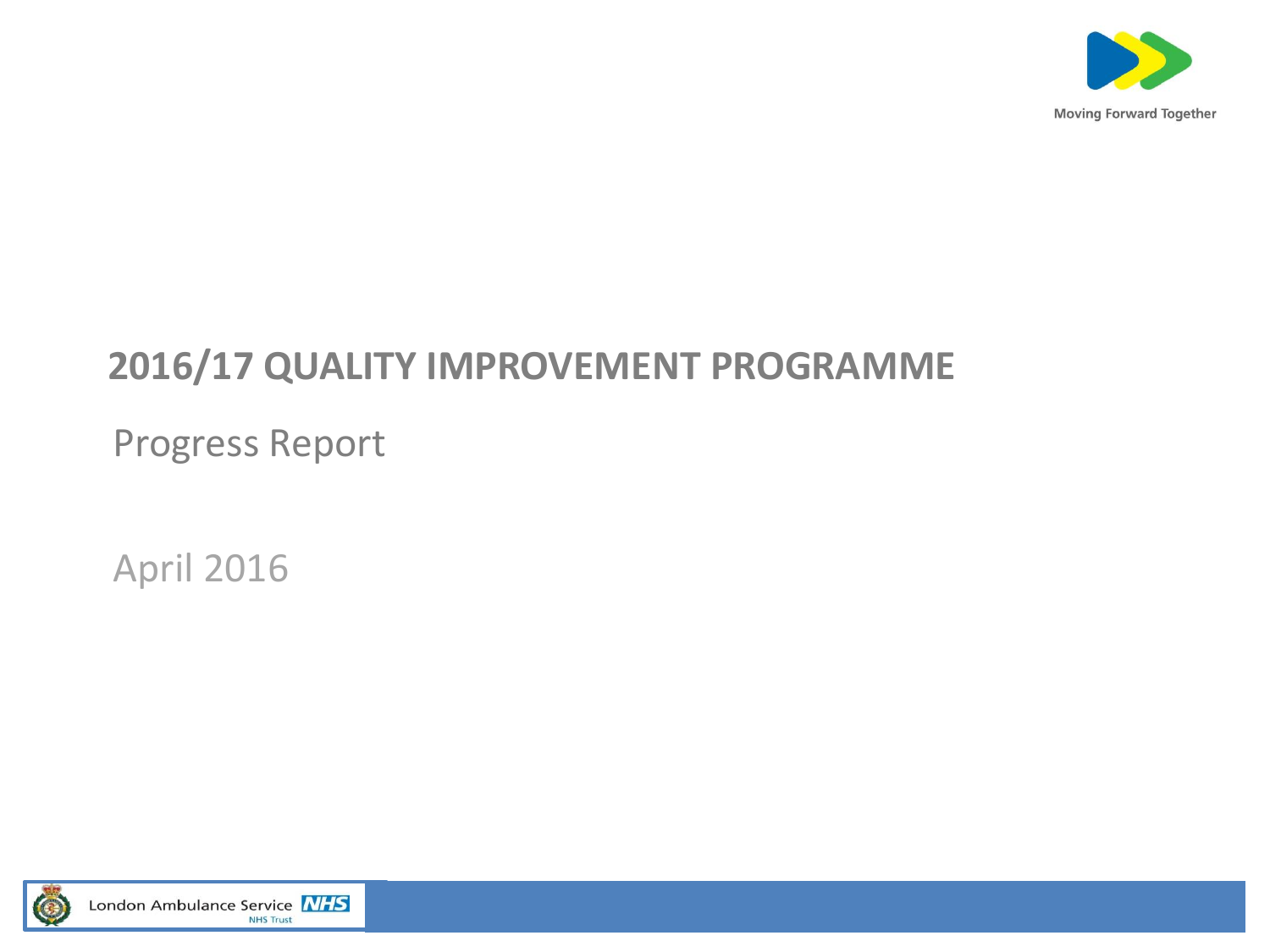# **CONTENTS**



| 1. Executive Summary                     |    |
|------------------------------------------|----|
| 2. Programme Summary                     |    |
| 4. Workstream progress reports           |    |
| 4.1 Making the LAS a great place to work | 6  |
| 4.2 Achieving good governance            | 9  |
| 4.3 Improving patient experience         | 12 |
| 4.4 Improving environment and resources  | 15 |
| 4.5 Taking pride and responsibility      | 18 |



London Ambulance Service **NHS**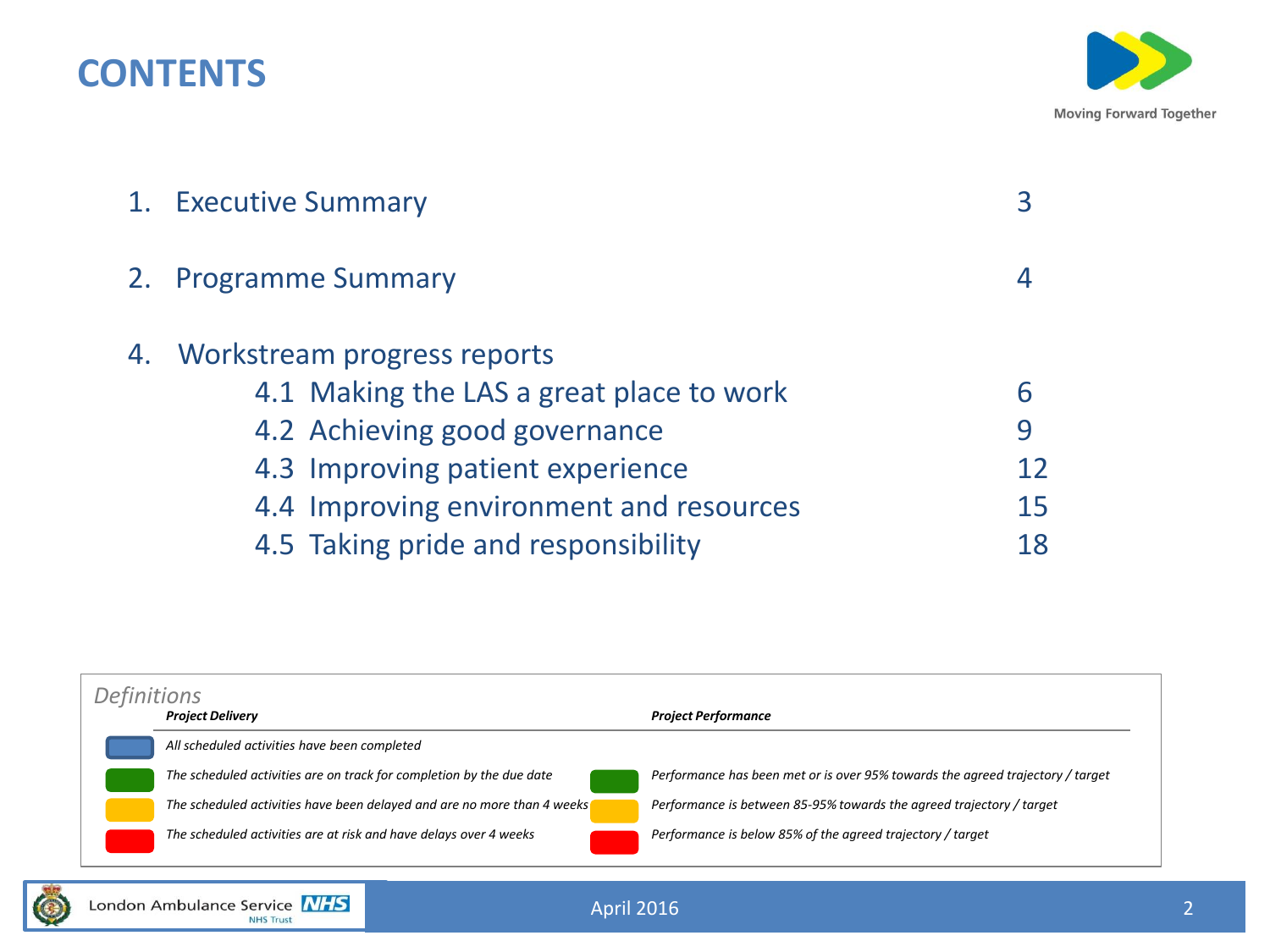# **EXECUTIVE SUMMARY**  April 2016



# **Progress this month**

- A key focus for the programme during April was to recover the delivery of activities reported in March 2016 as being delayed or at risk.
- There has been steady progress made on the programme during April resulting in 11 out of 14 activities delivered, with 79% of scheduled activities completed.
- Activities that continue to report at risk relate to:
	- the ongoing delay with the agreement of the 2016/17 contract with Commissioners, which is expected to be agreed as soon as possible
	- activities to be delivered by the Equality and Inclusion Team which has been affected by unexpected staff absences. Resources to backfill absences are now in post and dates to deliver activities are under review.
- In response to feedback received from the Bullying and Harassment Awareness sessions, shadowing opportunities have been made available across the organisation for staff to experience "A day in the life of…" to learn and gain understanding about what other parts of the organisation are doing and to be part of making the Service a great place to work.

| <b>Theme</b>                        | <b>Executive Director</b> | <b>RAG</b> | %<br><b>Complete</b> |
|-------------------------------------|---------------------------|------------|----------------------|
| Making LAS a great place to work    | Karen Broughton           |            | 0                    |
| Achieving good governance           | Sandra Adams              |            | 86                   |
| Improving patient experience        | Zoe Packman               |            | 100                  |
| Improving environment and resources | <b>Andrew Grimshaw</b>    |            | 100                  |
| Taking pride and responsibility     | <b>Fenella Wrigley</b>    | na         | na                   |

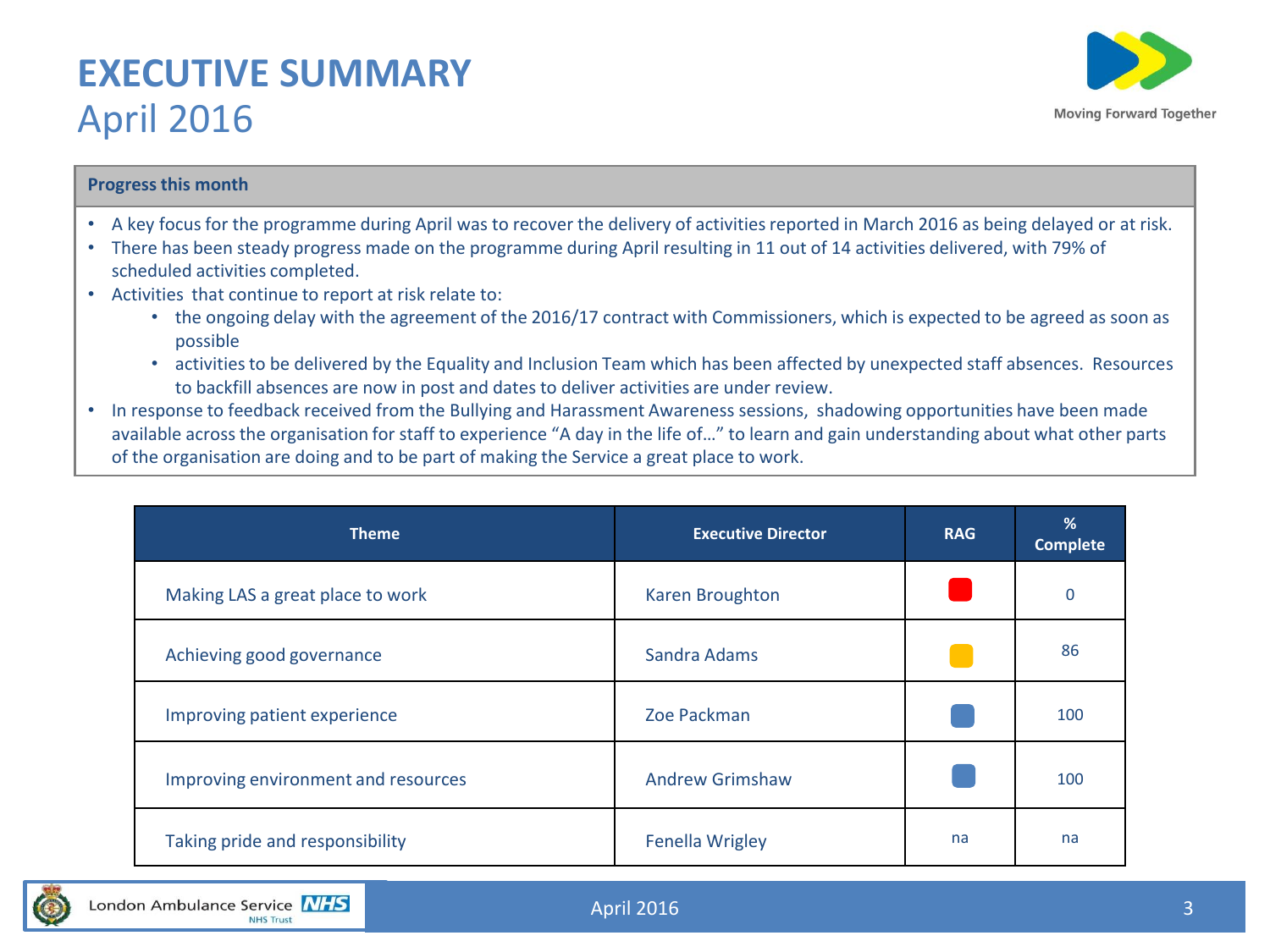# **PROGRAMME SUMMARY** Forecast View



## **Programme:**

- The launch of the 'Making the LAS Great' campaign is scheduled to take place at the next management briefings on 18-20 May 2016.
- Preparation and planning for the TDA review of the Trust in June 2016 is underway.
- The number of activities to be delivered by the end of June 2016 is high comparative to previous months, therefore teams will need to focus on implementation of activities during May for successful delivery in June.

## **Workstream Challenges:**

• There are currently two activities that are reporting at risk from March 2016 relating to the finalisation of the 2016/17 contract, and the baseline assessment against the Equality Diversity System 2 and Racial Equality. Further details of progress can be found in individual workstream reports.

|                                              | <b>May 2016</b>                     |          |                |         |         |          |          | <b>June 2016</b> |         |
|----------------------------------------------|-------------------------------------|----------|----------------|---------|---------|----------|----------|------------------|---------|
| <b>Theme</b>                                 | <b>Executive</b><br><b>Director</b> | Complete | On Track       | Delayed | At Risk | Complete | On Track | Delayed          | At Risk |
| Making LAS a<br>great place to<br>work       | Karen<br><b>Broughton</b>           |          | $\overline{2}$ |         |         |          | 9        |                  |         |
| Achieving good<br>governance                 | Sandra<br><b>Adams</b>              |          | 3              |         |         |          | 19       |                  |         |
| Improving<br>patient<br>experience           | Zoe<br>Packman                      |          | $\mathbf{1}$   |         |         |          | 3        |                  |         |
| Improving<br>environment<br>and resources    | Andrew<br>Grimshaw                  |          | $\overline{2}$ |         |         |          | 6        |                  |         |
| <b>Taking pride</b><br>and<br>responsibility | Fenella<br>Wrigley                  |          | $\mathbf{1}$   |         |         |          | 5        |                  |         |
|                                              | <b>Total</b>                        |          | 9              |         |         |          | 42       |                  |         |

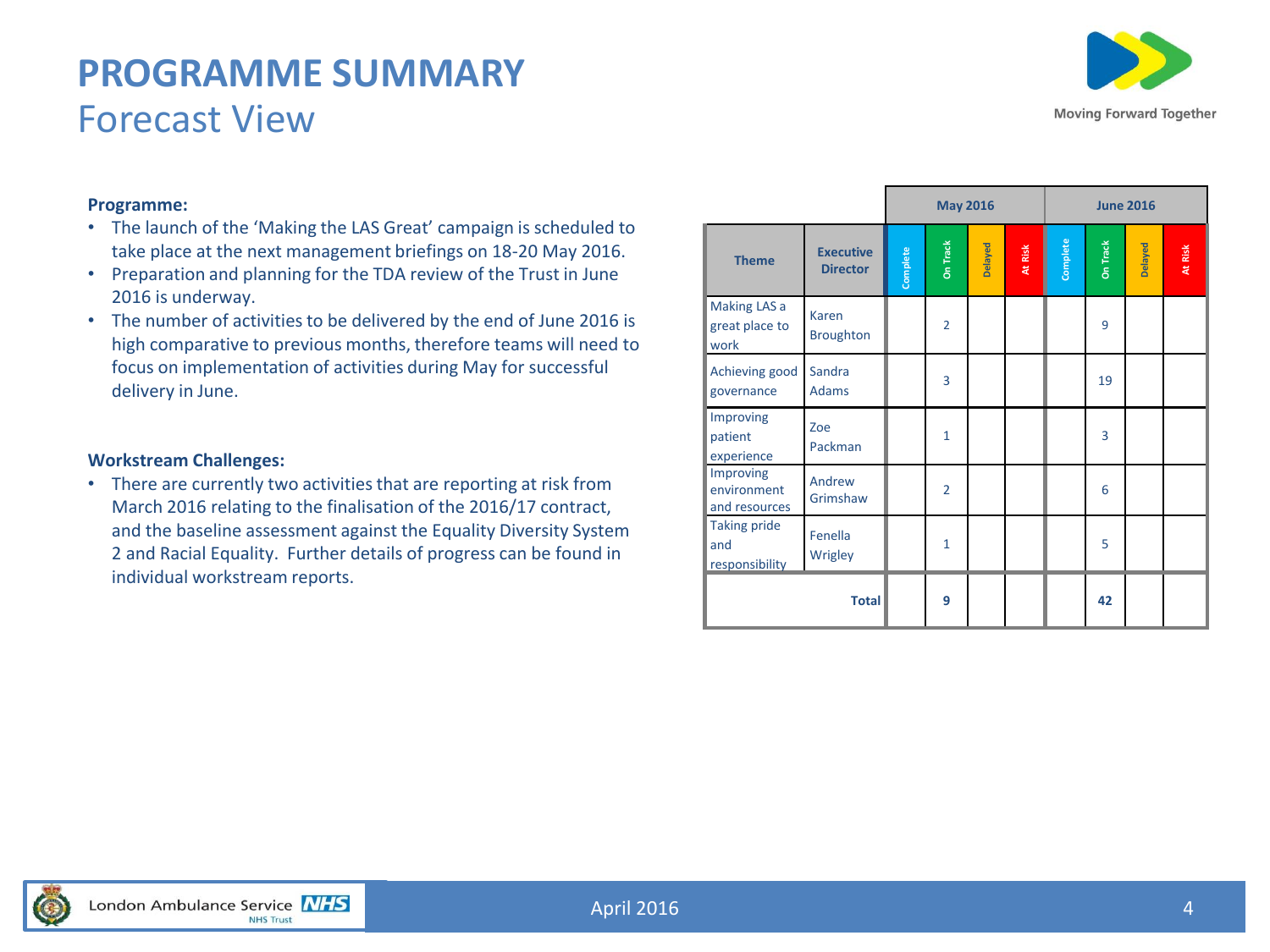

# **WORKSTREAM PROGRESS REPORTS**



London Ambulance Service **NHS**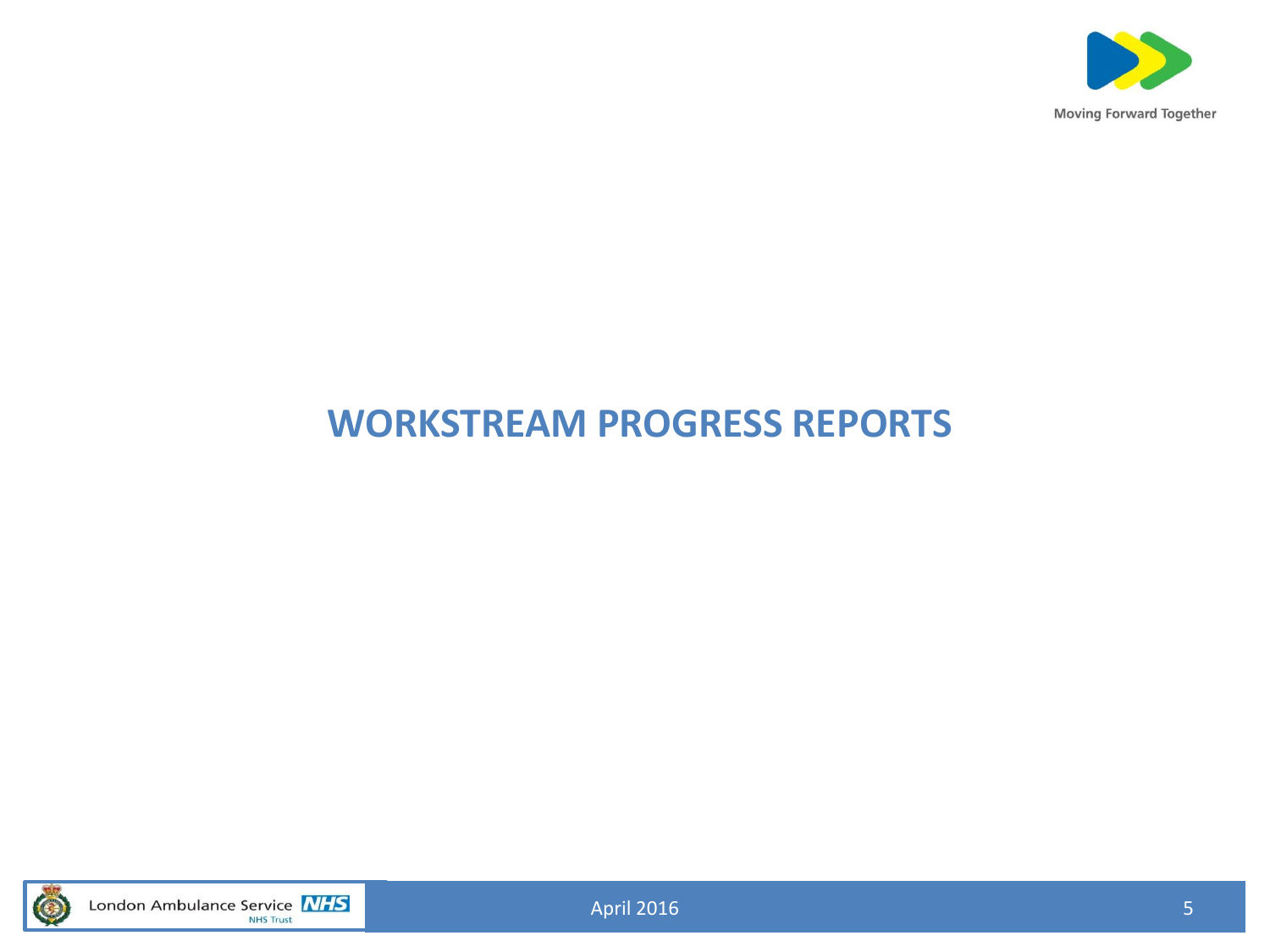# **1| MAKING THE LAS A GREAT PLACE TO WORK** Executive Lead: Karen Broughton



Although no deliverables were scheduled for delivery for Theme 1 in April 2016, continued progress is being made to ensure future activities will meet scheduled timeframes.

### **Retention**

• Finalisation of the 2016/17 contract remains outstanding and delivery of this milestone is now showing at risk. Confirmation of contract funding is required to enable the Trust to move forward on its plans to implement a band 6 specialist paramedic role to further supplement the clinical career structure. Discussion and negotiations continue with Commissioners and it is anticipated that the contract will be agreed as soon as possible.

### **Bullying and Harassment**

- The provider procured to deliver training on difficult conversations has visited the Trust to gain an understanding of the requirements and to identify some of the potential pitfalls that mangers may face when having difficult conversations. These factors will be incorporated into the training sessions scheduled for June 2016.
- A week long event of "a day in the life of" was held across the Trust during April, where 30 staff members from across the Trust had taken the opportunity to shadow key areas within the Operations Directorate. Informal feedback received from attendees has been positive and further consideration will be given to repeating the event.
- The Bullying and Harassment specialist is currently working with staff to encourage use of facilitated conversations as a first line of response to concerns raised, so that initial discussions can take place prior to the initiation of formal grievance processes.
- Planning has commenced with the People and Organisational Development Team to ensure Bullying and Harassment awareness is incorporated into the Trust induction programme to reaffirm the Trust values in line with the Dignity at Work policy.

## **Vision and Strategy**

• Dates for the 2016/17 CEO Roadshows have been confirmed, with an implementation plan currently being coordinated. The plan will incorporate learning and feedback from previous sessions to ensure greater attendance from operational sectors and engagement from corporate departments.

## **Training**

- Redesign of the corporate induction has been progressing, with process and content meetings held with all relevant subject matter experts in conjunction with the Skills for Health Core Skills Training framework to ensure all new staff are fully compliant with statute. All materials have been redesigned and formatted with corporate branding and is accessible through the Trust intranet site. In addition ownership for the induction process being transferred over to People and Organisational Development from Human Resources.
- A working group chaired by the Director of Transformation, Strategy and Workforce has been created to deliver the Electronic Staff Record Element (ESR) with a phased delivery project plan created. This will be led by a specialist ESR project manager who is due to be recruited in the next few weeks.

## **Supporting Staff**

• Appraisal documentation and guidance notes have been redesigned, incorporating values based word clouds designed as part of the management briefing sessions and is due to be launched in May 2016 along with a new report which will state completion rates across the Trust.



# April 2016

6

# **HIGHLIGHTS THIS MONTH**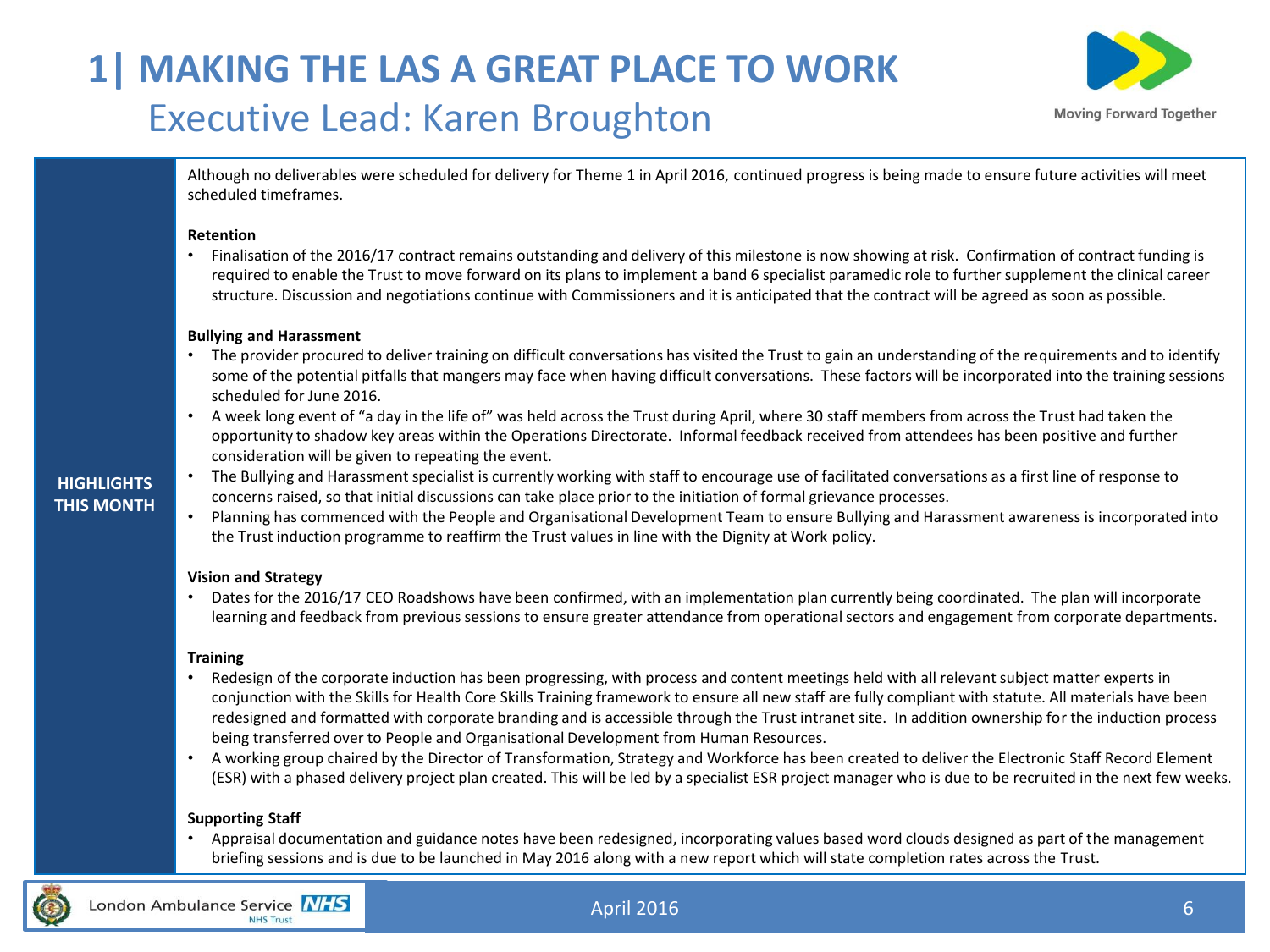# **1| MAKING THE LAS A GREAT PLACE TO WORK** Progress – April 2016



|                                             | <b>Lead</b>         |  |    | <b>April 2016</b> |                |                 |
|---------------------------------------------|---------------------|--|----|-------------------|----------------|-----------------|
| <b>Deliverable</b>                          |                     |  |    | <b>Delayed</b>    | <b>At Risk</b> |                 |
| <b>Advert to Action</b><br>(Recruitment)    | Julie Cook          |  | na |                   |                | At Risk:<br>Und |
| <b>Bullying and Harassment</b>              | Karen Broughton     |  | na |                   |                | Deliy           |
| <b>Training</b>                             | Karen Broughton     |  | na |                   |                | This<br>abse    |
| Equality and Inclusion                      | Andrew Buchannan    |  |    |                   | 1              | post<br>and     |
| Vision and Strategy                         | Karen Broughton     |  | na |                   |                | Neg<br>part     |
| <b>Supporting Staff</b>                     | Karen Broughton     |  | na |                   |                | <b>Disc</b>     |
| Retention                                   | <b>Greg Masters</b> |  |    |                   | 1              | Com<br>will     |
| Workforce and<br>Organisational Development | Karen Broughton     |  | na |                   |                |                 |

| <b>April 2016</b> |                |                |  |  |  |  |  |  |  |
|-------------------|----------------|----------------|--|--|--|--|--|--|--|
| <b>Complete</b>   | <b>Delayed</b> | <b>At Risk</b> |  |  |  |  |  |  |  |
| na                |                |                |  |  |  |  |  |  |  |
| na                |                |                |  |  |  |  |  |  |  |
| na                |                |                |  |  |  |  |  |  |  |
|                   |                | 1              |  |  |  |  |  |  |  |
| na                |                |                |  |  |  |  |  |  |  |
| na                |                |                |  |  |  |  |  |  |  |
|                   |                | 1              |  |  |  |  |  |  |  |
| na                |                |                |  |  |  |  |  |  |  |

| <b>April 2016</b> |         | <b>Outstanding actions</b>                                                                              |
|-------------------|---------|---------------------------------------------------------------------------------------------------------|
| <b>Delayed</b>    | At Risk |                                                                                                         |
|                   |         | At Risk:                                                                                                |
|                   |         | Undertake baseline assessment against the Equality<br>٠                                                 |
|                   |         | Delivery System 2 and Racial Equality Strategy.                                                         |
|                   |         | This activity is at risk due to unexpected staff<br>absences. Resources to backfill absences are now in |
|                   | 1       | post and dates to deliver activities are under review,<br>and will be clarified in mid-May.             |
|                   |         |                                                                                                         |

• *Negotiate the funding for 'The London Package' as part of contracting round 2016/17*

Discussion and negotiations continue with Commissioners and it is anticipated that the contract will be agreed as soon as possible.

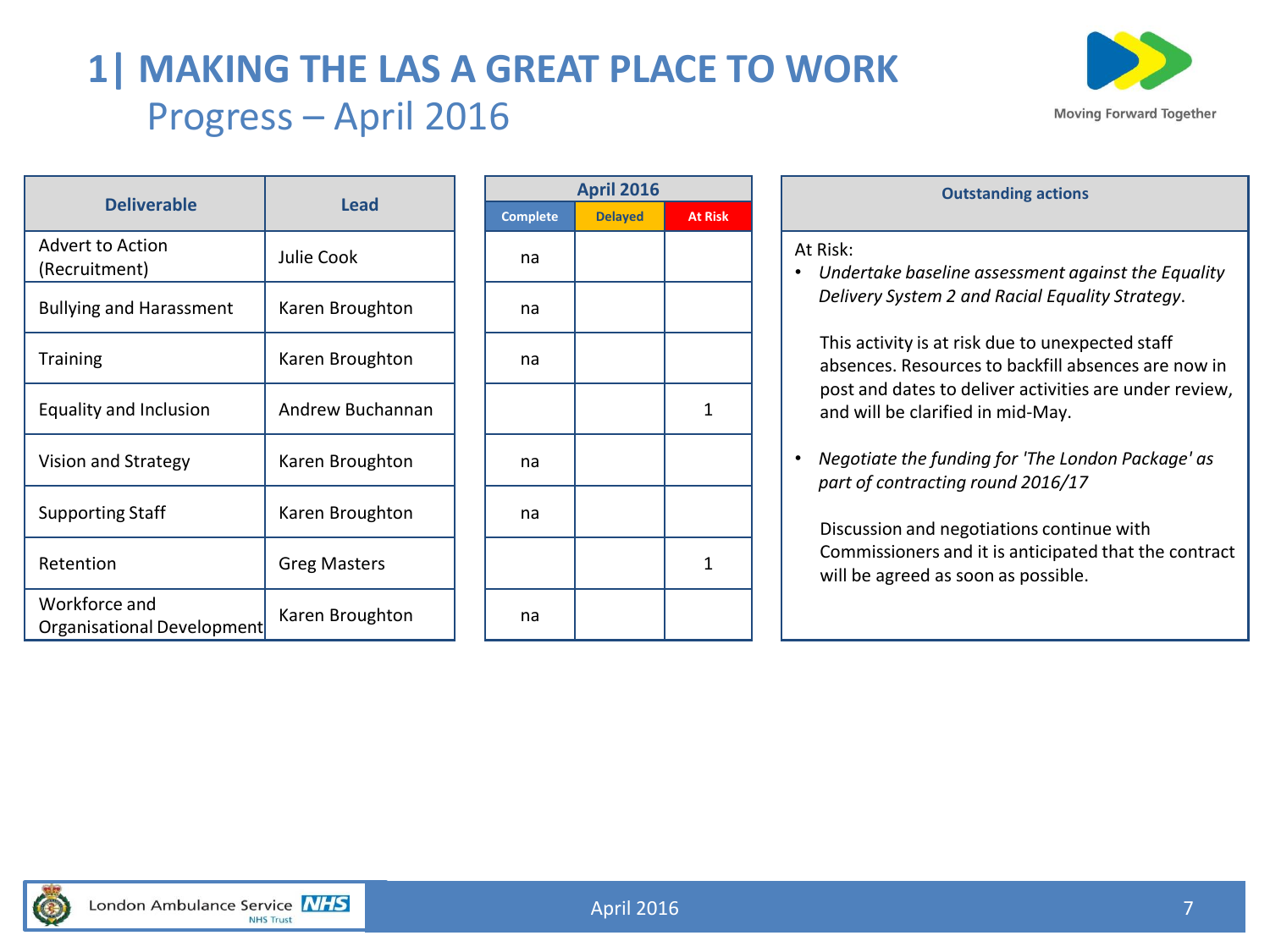# **1| MAKING THE LAS A GREAT PLACE TO WORK** Forecast View



team structure will be developed and work will commence on developing the strategy

for People and Organisational Development.

### **Focus for next month Key risks and challenges** • To scope the potential for some of the Bullying and Harassment functions to be incorporated as business as usual for the Human Resources team, so that the capacity of the specialist advisor is protected and remains focussed on delivering activities as part of the quality improvement programme. • Arrangements for mediation workshops provided by an external supplier is underway for delivery in May 2016 • An away day has been arranged with GMB representatives to deliver bullying and harassment awareness training • Completion of the statutory and mandatory training matrix and gain formal sign off • Roll out of the new Personal Development Review (PDR) process and guidance • Limited involvement from Unison regarding the Dignity at Work programme despite active engagement from other Trade Unions . The Trust will continue to deliver the programme as planned. • There continues to be priority placed on ensuring the principals of bullying and harassment awareness is embedded within the Trust culture. Numerous requests for training have been provided by the bullying and harassment specialist, which has resulted in reduced capacity for the specialist advisor. A review will be completed at the end of May 2016 to determine the ongoing support required by the Trust. • Further development of the People and Organisational Development function requires funding to be agreed through the 2016/17 contract negotiations. Once confirmed, a

| <b>Deliverable</b>                          | Lead                |  |                 |                 | <b>May 2016</b> |                |  |                 |                 | <b>June 2016</b> |                |  |  |
|---------------------------------------------|---------------------|--|-----------------|-----------------|-----------------|----------------|--|-----------------|-----------------|------------------|----------------|--|--|
|                                             |                     |  | <b>Complete</b> | <b>On Track</b> | <b>Delayed</b>  | <b>At Risk</b> |  | <b>Complete</b> | <b>On Track</b> | <b>Delayed</b>   | <b>At Risk</b> |  |  |
| Advert to Action (Recruitment)              | Julie Cook          |  | na              |                 |                 |                |  |                 | $\mathbf{1}$    |                  |                |  |  |
| <b>Bullying and Harassment</b>              | Karen Broughton     |  | na              |                 |                 |                |  |                 | 3               |                  |                |  |  |
| Training                                    | Karen Broughton     |  |                 | 1               |                 |                |  |                 | $\mathbf{1}$    |                  |                |  |  |
| Equality and Inclusion                      | Andrew Buchannan    |  | na              |                 |                 |                |  |                 | $\mathbf{1}$    |                  |                |  |  |
| Vision and Strategy                         | Karen Broughton     |  |                 | 1               |                 |                |  | na              |                 |                  |                |  |  |
| <b>Supporting Staff</b>                     | Karen Broughton     |  | na              |                 |                 |                |  |                 | $\overline{2}$  |                  |                |  |  |
| Retention                                   | <b>Greg Masters</b> |  | na              |                 |                 |                |  | na              |                 |                  |                |  |  |
| Workforce and Organisational<br>Development | Karen Broughton     |  | na              |                 |                 |                |  |                 | $\mathbf{1}$    |                  |                |  |  |
| <b>Contract</b>                             |                     |  |                 |                 |                 |                |  |                 |                 |                  |                |  |  |



documentation widely across the Trust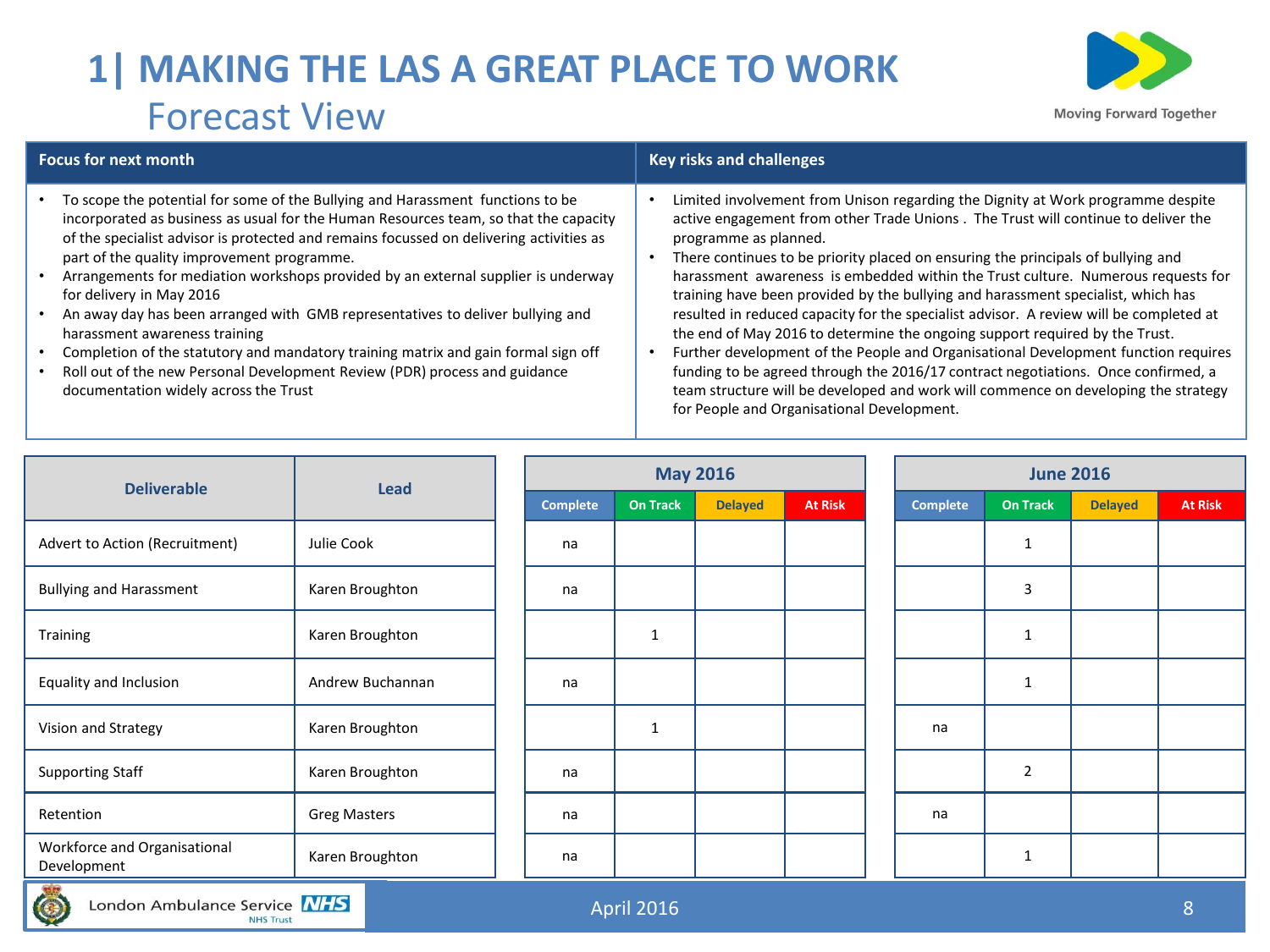# **2| ACHIEVING GOOD GOVERNANCE** Executive Lead: Sandra Adams



• The delayed and at risk activities reported in March for risk management and the Health and Safety functions, have been deferred in order to realign dates with other dependent activities. These changes were presented and agreed by the Quality Improvement Programme Board.

## **Listening to Patients**

- The scope, design and creation of patient information leaflets has been completed, with the final version being approved and ready for printing. Further conversations with fleet regarding distribution will be required to ensure these are accessible to patients and frontline staff
- The external website has been updated with changes relating to the complaints process so that patients and members of the public are provided with information about the complaints process, our responsibilities and details for the ombudsman. This activity due from March 2016 is now complete.
- The feedback process on the complaints process is behind on delivery due to the delay of the patient information leaflets being made available on vehicles, and confirmed mechanism for forms to be returned at no cost to the user to ensure maximum returns. The Patient Experiences Department have processes in place to ensure complainants are routinely informed of the progress on their complaint.

## **Risk Management**

- A statement outlining the Trust's risk appetite has been agreed by the Executive Leadership Team, and further work on this will be done by the Trust Board.
- The alignment of the strategic risk review against local risk registers and the Board Assurance Framework is well underway for delivery by June 2016.
- The Trust Board completed a strategic risk review in line with the Trust's Business Plan for 2016/17 during their meeting in April 2016, and the Executive Leadership Team will continue to refine these risks

## **Improving Incident Reporting**

• A Health and Safety bulletin published in April and was disseminated to all staff via the Pulse and emailed electronically to the Group Station Managers.

## **Operational Planning**

• Two external reviews have been conducted in the Emergency Operations Centre, one by another ambulance service and one by Operational Research in Health (ORH) relating to the current operating model and establishment. A business case has been completed for the Trust Board with proposed recommendations to be taken forward



**HIGHLIGHTS THIS MONTH**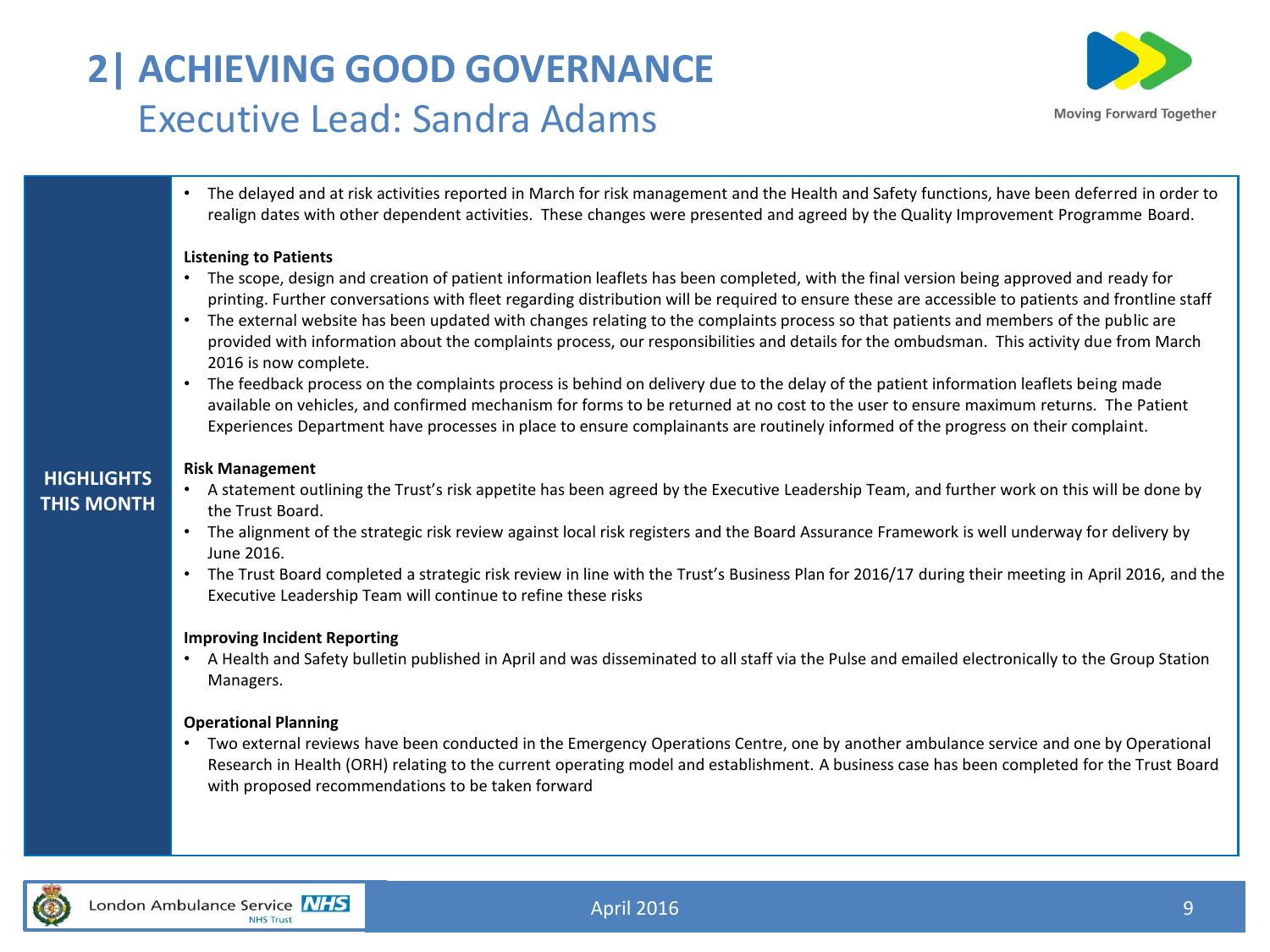# **2| ACHIEVING GOOD GOVERNANCE** Progress – April 2016



|                                                                   |                 | <b>April</b> 2  |              |  |
|-------------------------------------------------------------------|-----------------|-----------------|--------------|--|
| <b>Deliverable</b>                                                | <b>Lead</b>     | <b>Complete</b> | <b>Delay</b> |  |
| <b>Risk Management</b>                                            | Sandra Adams    | $\overline{2}$  |              |  |
| Capability and capacity of<br>Health, Safety and Risk<br>function | Sandra Adams    | na              |              |  |
| Improving incident<br>reporting                                   | Sandra Adams    | 1               |              |  |
| Duty of Candour                                                   | Sandra Adams    | na              |              |  |
| Operational planning                                              | Paul Woodrow    | 1               |              |  |
| Listening to patients                                             | Zoe Packman     | $\overline{2}$  | 1            |  |
| Blue light collaboration                                          | Karen Broughton | na              |              |  |
| <b>CQC</b> reinspection                                           | Fionna Moore    | na              |              |  |
| <b>Business intelligence</b><br>systems                           | Jill Patterson  | na              |              |  |
| Internal audit                                                    | Sandra Adams    | na              |              |  |
| Policy and guidance review                                        | Sandra Adams    | na              |              |  |

| <b>April 2016</b> |                |                |  |  |  |  |  |  |  |  |
|-------------------|----------------|----------------|--|--|--|--|--|--|--|--|
| <b>Complete</b>   | <b>Delayed</b> | <b>At Risk</b> |  |  |  |  |  |  |  |  |
| $\mathbf 2$       |                |                |  |  |  |  |  |  |  |  |
| na                |                |                |  |  |  |  |  |  |  |  |
| $\mathbf 1$       |                |                |  |  |  |  |  |  |  |  |
| na                |                |                |  |  |  |  |  |  |  |  |
| $\mathbf 1$       |                |                |  |  |  |  |  |  |  |  |
| $\overline{c}$    | $\mathbf 1$    |                |  |  |  |  |  |  |  |  |
| na                |                |                |  |  |  |  |  |  |  |  |
| na                |                |                |  |  |  |  |  |  |  |  |
| na                |                |                |  |  |  |  |  |  |  |  |
| na                |                |                |  |  |  |  |  |  |  |  |
| na                |                |                |  |  |  |  |  |  |  |  |

# **April 2016 Outstanding actions**

## Delayed:

• *Establish system to gain feedback from complainants on the LAS complaints process*

Processes to facilitate the return of feedback on the complaint process is under development and will be implemented as soon as possible.

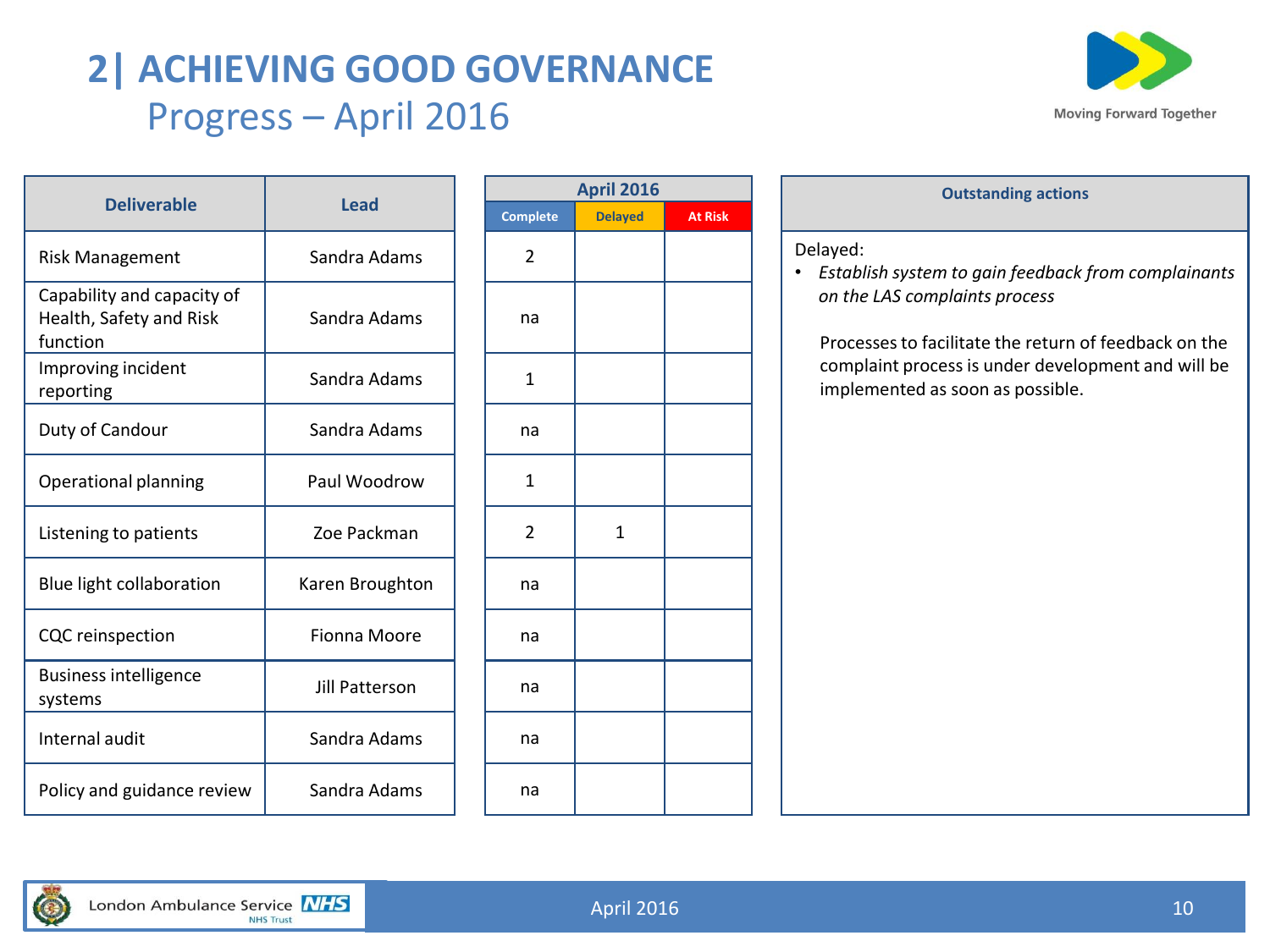# **2| ACHIEVING GOOD GOVERNANCE** Forecast View



- The focus for May is to recover deliverables in the Listening to Patients workstream to ensure no further slippage on actions due in June 2016.
- The proposed structure and consultation document for the Health and Safety team is due to be launched in May 2016
- DatixWeb is scheduled for go live on 9 May 2016, therefore the roll out and subsequent training for Datix will be implemented, including wide ranging communications to all staff across the Trust
- The Audit Committee on 19 May 2016 will be provided with an update on progress against internal audit actions recommended by KPMG

# **Focus for next month Key risks and challenges**

• Capacity within the Patient Experiences Department continues to be a concern with unexpected staff absences. Work has been reassigned to ensure capacity remains focussed on priority work, however this impact remains a challenge for the team.

|                                                                | <b>Lead</b>     |  | <b>May 2016</b> |                 |                |                |  | <b>June 2016</b> |                 |                |                |  |  |
|----------------------------------------------------------------|-----------------|--|-----------------|-----------------|----------------|----------------|--|------------------|-----------------|----------------|----------------|--|--|
| <b>Deliverable</b>                                             |                 |  | <b>Complete</b> | <b>On Track</b> | <b>Delayed</b> | <b>At Risk</b> |  | Complete         | <b>On Track</b> | <b>Delayed</b> | <b>At Risk</b> |  |  |
| Risk Management                                                | Sandra Adams    |  | na              |                 |                |                |  |                  | 4               |                |                |  |  |
| Capability and capacity of Health,<br>Safety and Risk function | Sandra Adams    |  |                 | $\mathbf{1}$    |                |                |  |                  | 3               |                |                |  |  |
| Improving incident reporting                                   | Sandra Adams    |  |                 | $\mathbf{1}$    |                |                |  |                  | 5               |                |                |  |  |
| Duty of Candour                                                | Sandra Adams    |  | na              |                 |                |                |  |                  |                 |                |                |  |  |
| Operational planning                                           | Paul Woodrow    |  | na              |                 |                |                |  |                  |                 |                |                |  |  |
| Listening to patients                                          | Zoe Packman     |  | na              |                 |                |                |  |                  | $\overline{2}$  |                |                |  |  |
| Blue light collaboration                                       | Karen Broughton |  | na              |                 |                |                |  | na               |                 |                |                |  |  |
| CQC reinspection                                               | Fionna Moore    |  | na              |                 |                |                |  |                  | 1               |                |                |  |  |
| Business intelligence systems                                  | Jill Patterson  |  | na              |                 |                |                |  | na               |                 |                |                |  |  |
| Internal audit                                                 | Sandra Adams    |  |                 | $\mathbf{1}$    |                |                |  |                  | 1               |                |                |  |  |
| Policy and guidance review                                     | Sandra Adams    |  | na              |                 |                |                |  |                  |                 |                |                |  |  |

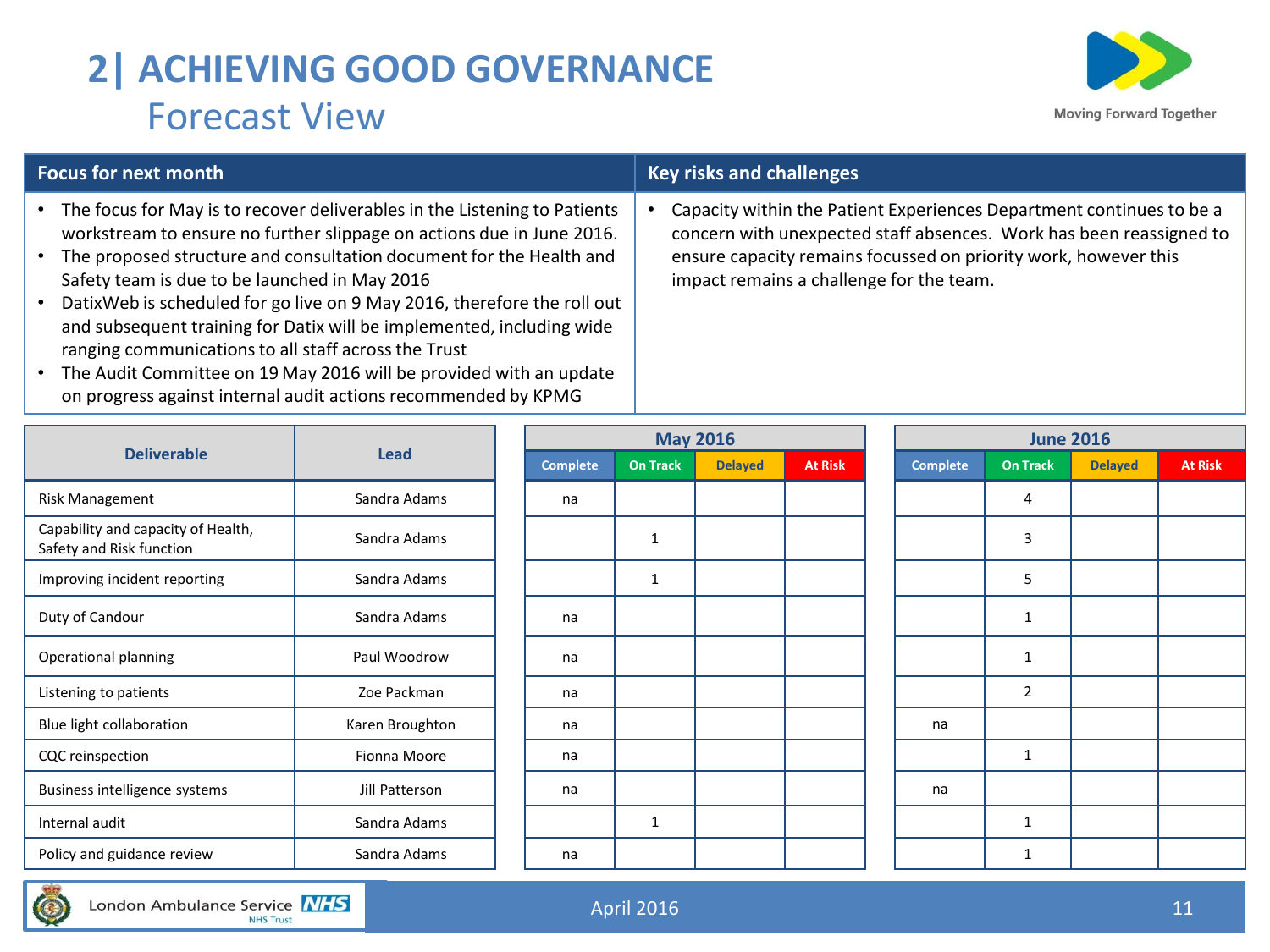# **3| IMPROVING PATIENT EXPERIENCE** Executive Lead: Zoe Packman



Although no deliverables were scheduled for delivery for Theme 3 in April 2016, continued progress is being made to ensure future activities will meet scheduled timeframes.

## **Learning from experience**

• The patient voice strategy outlines the Trust's commitment to patient and public engagement over the next four years to 2020. A draft document has been shared internally with the Patient and Public Involvement (PPI) Committee. Once final comments have been collated this will be presented to the Executive Leadership Team for approval at the end of May 2016.

## **Meeting People's Needs – Mental Health Patients**

• The Mental Health Committee have provided additional input into the approved mental health protocols for staff. These revisions will be included in the policies and will be communicated to staff once ratified. • It is proposed the survey to monitor staff feedback is extended over the lifespan of the programme, and a change request will be submitted

# **HIGHLIGHTS THIS MONTH**

# **Meeting People's Needs – Bariatric Patients**

Significant progress has been made in relation in this workstream:

- An aide memoire on the definition of Bariatric patients is being developed
- The Bariatric working group has been established and their first meeting is scheduled for early May

to the Quality Improvement Programme Board for consideration at their meeting in May.

- Data has been requested from Yorkshire Ambulance Service who are also working on the management of bariatric patients in pre-hospital care. Additionally, data has been received from the Australian Ambulance service on the management of bariatric patients which will also be reviewed
- Assistance has been requested from Business Intelligence to review public health data regarding the profile of bariatric people to establish an imperial baseline and forecast to support the development of the operational plan for the future management of bariatric patients.

## **Patient Transport Service**

• The delayed action from March 2016 regarding communication to patients and providers on estimated waiting times and action plans is now complete.

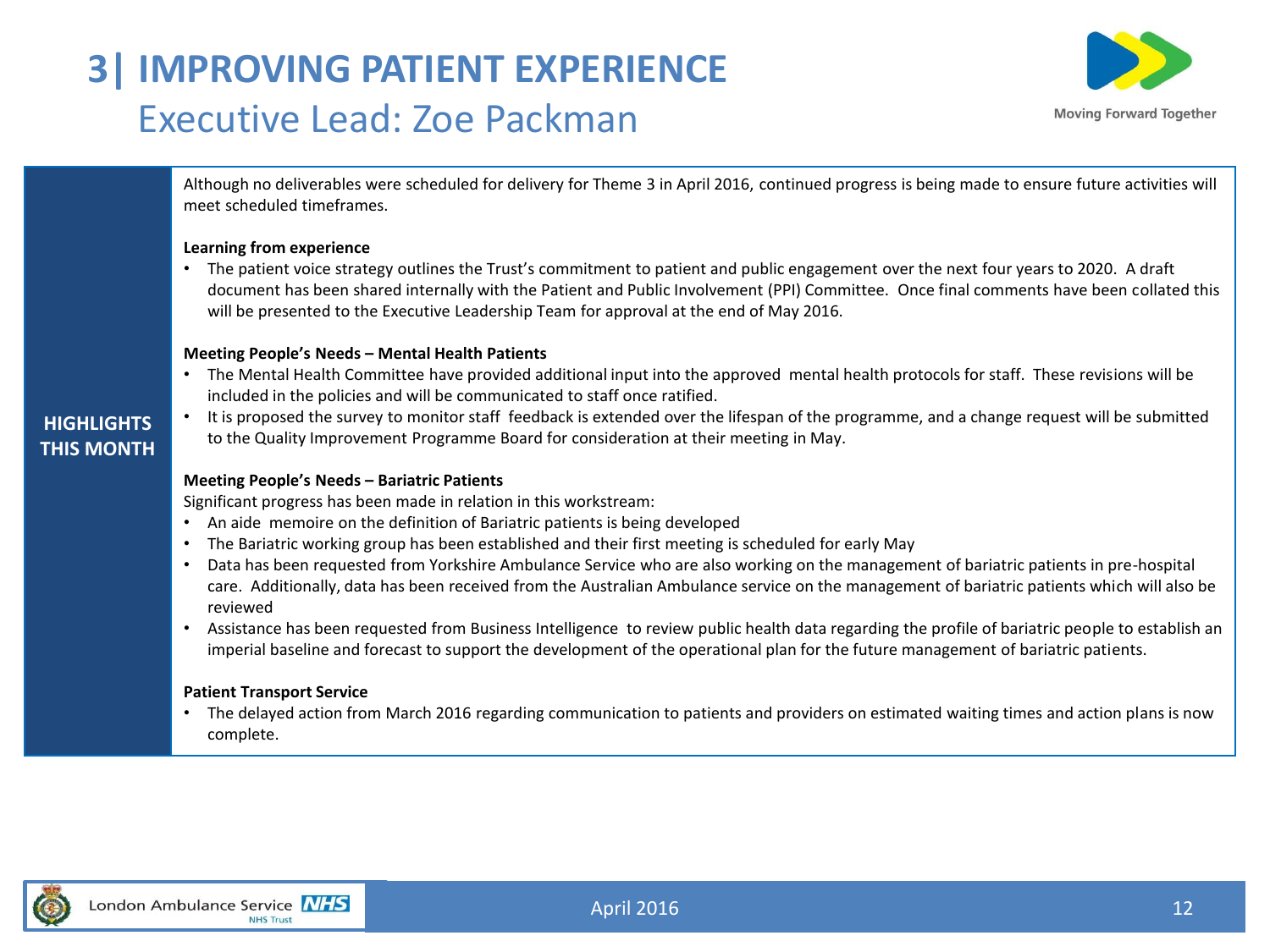# **3| IMPROVING PATIENT EXPERIENCE** Progress – April 2016



| <b>Deliverable</b>               | Lead                             |              |
|----------------------------------|----------------------------------|--------------|
|                                  |                                  | <b>Compl</b> |
| <b>Patient Transport Service</b> | Paul Woodrow                     |              |
| Meeting peoples needs            | Fenella Wrigley/ Paul<br>Woodrow | na           |
| <b>Response Times</b>            | Paul Woodrow                     | na           |
| Learning from experiences        | Fenella Wrigley                  | na           |

| <b>April 2016</b> |                |                |  |  |  |  |  |  |
|-------------------|----------------|----------------|--|--|--|--|--|--|
| <b>Complete</b>   | <b>Delayed</b> | <b>At Risk</b> |  |  |  |  |  |  |
|                   |                |                |  |  |  |  |  |  |
| na                |                |                |  |  |  |  |  |  |
| na                |                |                |  |  |  |  |  |  |
| na                |                |                |  |  |  |  |  |  |

| <b>April 2016</b> |                | <b>Outstanding actions</b>        |  |  |  |  |  |  |
|-------------------|----------------|-----------------------------------|--|--|--|--|--|--|
| <b>Delayed</b>    | <b>At Risk</b> |                                   |  |  |  |  |  |  |
|                   |                | There are no outstanding actions. |  |  |  |  |  |  |
|                   |                |                                   |  |  |  |  |  |  |
|                   |                |                                   |  |  |  |  |  |  |
|                   |                |                                   |  |  |  |  |  |  |
|                   |                |                                   |  |  |  |  |  |  |
|                   |                |                                   |  |  |  |  |  |  |
|                   |                |                                   |  |  |  |  |  |  |
|                   |                |                                   |  |  |  |  |  |  |

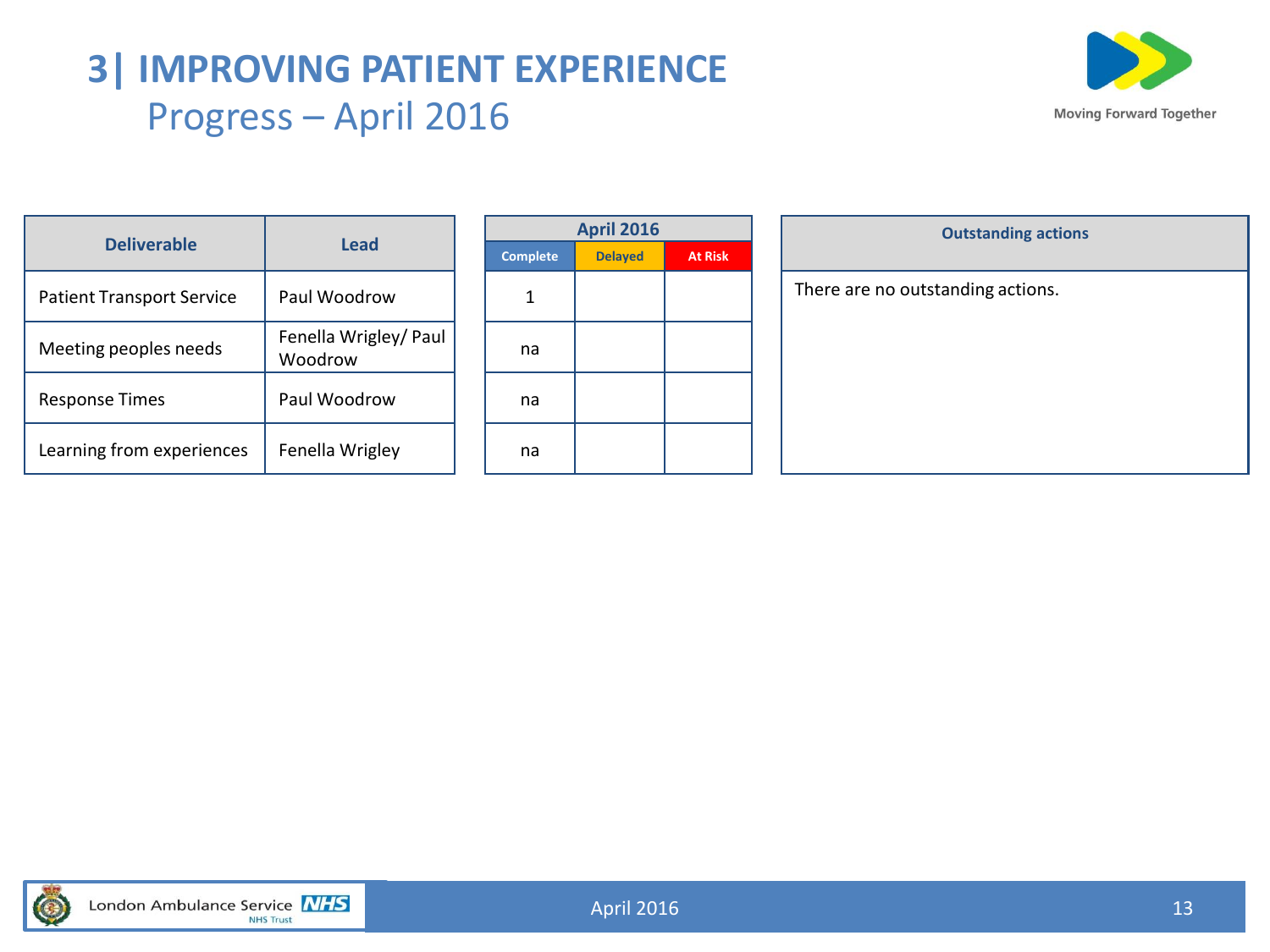# **3| IMPROVING PATIENT EXPERIENCE** Forecast View



| <b>Focus for next month</b>                                                                                                                                                                                                                                                                                         | <b>Key risks and challenges</b>                                                                                                                                                                                                                                                                                                                                                                                                                                                                                            |  |  |  |  |
|---------------------------------------------------------------------------------------------------------------------------------------------------------------------------------------------------------------------------------------------------------------------------------------------------------------------|----------------------------------------------------------------------------------------------------------------------------------------------------------------------------------------------------------------------------------------------------------------------------------------------------------------------------------------------------------------------------------------------------------------------------------------------------------------------------------------------------------------------------|--|--|--|--|
| The patient engagement strategy has been drafted and has been<br>circulated for comments in readiness for approval by the Executive<br>Leadership Team on 25 May 2016.<br>Engagement with the Regional Oversight Group on hospital handover<br>times is on going, and the next workshop is scheduled on 10/05/2016. | June is expected to be a challenging month with a number of critical<br>milestones to be completed, including ratification of the clinical<br>guidance for bariatric patients which will define any operational<br>requirements and processes.<br>An Executive Lead for this theme needs to be confirmed following the<br>departure of the Director of Nursing and Quality to lead and maintain<br>momentum for this workstream. It is proposed that responsibility for<br>Theme 3 is transferred to the Medical Director. |  |  |  |  |

|                                  |                                  |  |                 |                 | <b>May 2016</b> |                | <b>June 2016</b> |                 |                |                |
|----------------------------------|----------------------------------|--|-----------------|-----------------|-----------------|----------------|------------------|-----------------|----------------|----------------|
| <b>Deliverable</b>               | <b>Lead</b>                      |  | <b>Complete</b> | <b>On Track</b> | <b>Delayed</b>  | <b>At Risk</b> | <b>Complete</b>  | <b>On Track</b> | <b>Delayed</b> | <b>At Risk</b> |
| <b>Patient Transport Service</b> | Paul Woodrow                     |  |                 | na              |                 |                |                  |                 |                |                |
| Meeting peoples needs            | Fenella Wrigley/ Paul<br>Woodrow |  |                 | na              |                 |                |                  |                 |                |                |
| <b>Response Times</b>            | Paul Woodrow                     |  |                 | na              |                 |                |                  |                 |                |                |
| Learning from experiences        | Fenella Wrigley                  |  |                 |                 |                 |                | na               |                 |                |                |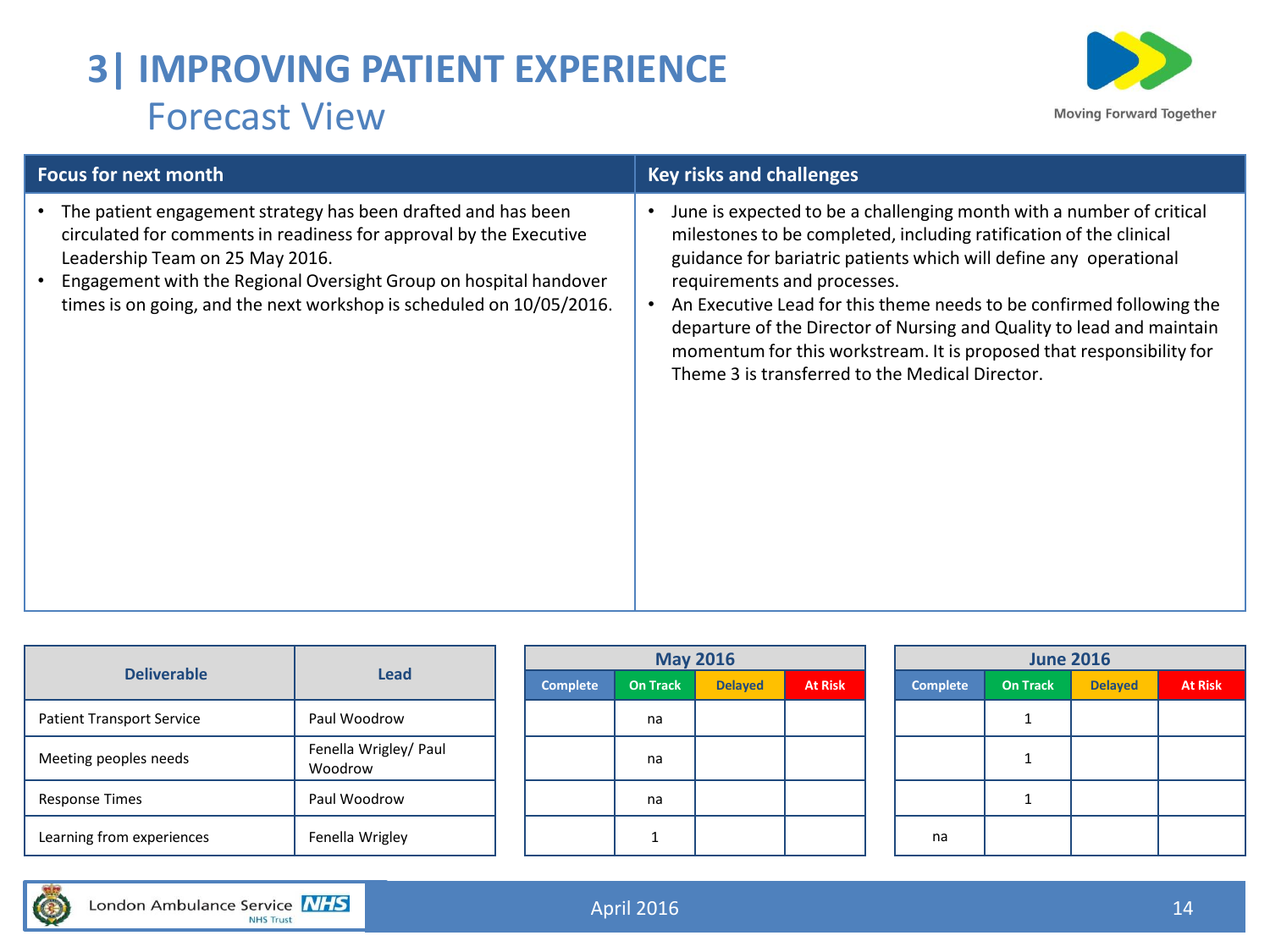# **4| IMPROVE ENVIRONMENT AND RESOURCES** Executive Lead: Andrew Grimshaw



## **Fleet/Vehicle Prep: Make Ready**

- Work has started on the formal assessment of the pilot, and this will be completed for the end of May 2016.
- In parallel to this, the development of the Trust wide roll-out plan has commenced.
- Project management support has been engaged to support this.

## **Fleet/Vehicle Prep: Statutory Vehicle checks**

- The existing Trust policy has been reviewed and seen to be adequate to support the delivery of statutory checks, with one minor change allowing FRU crews to have 15 minutes rather than 10 has been proposed. This has been discussed and agreed by the Director of Operations.
- Communication has been sent to all staff as a reminder that time is protected at the start of shifts to undertake checks, details provided of what constitutes a statutory check, and the recommended method of delivery.
- Further work to be undertaken to review how statutory checks can be integrated within the Make Ready Process, and to confirm a CAD process to prevent vehicles being dispatched within the 10/15 minute protected time.

## **HIGHLIGHTS THIS MONTH**

## **Fleet/Vehicle Prep**: **Station responsibilities**

- The Director of Finance chaired a meeting which included representatives from Operations, Fleet, Estates and IM&T to agree responsibilities at stations.
- Actions were agreed on all areas and taken back by respective leads to move forward in their areas.
- The established group have agreed to continue to meet to ensure compliance and to make any adjustments or address any emerging issues as they become apparent.
- Some further work is required to align financial flows and review policies to ensure they reflect agreed changes.

## **Infection Prevention and Control**

- The guidance on Bare below elbow has been revised following comments from the Executive Leadership Team is being reissued with Managers briefings, a bulletin and publication on the pulse.
- The Uniform Policy has been updated to include this guidance.

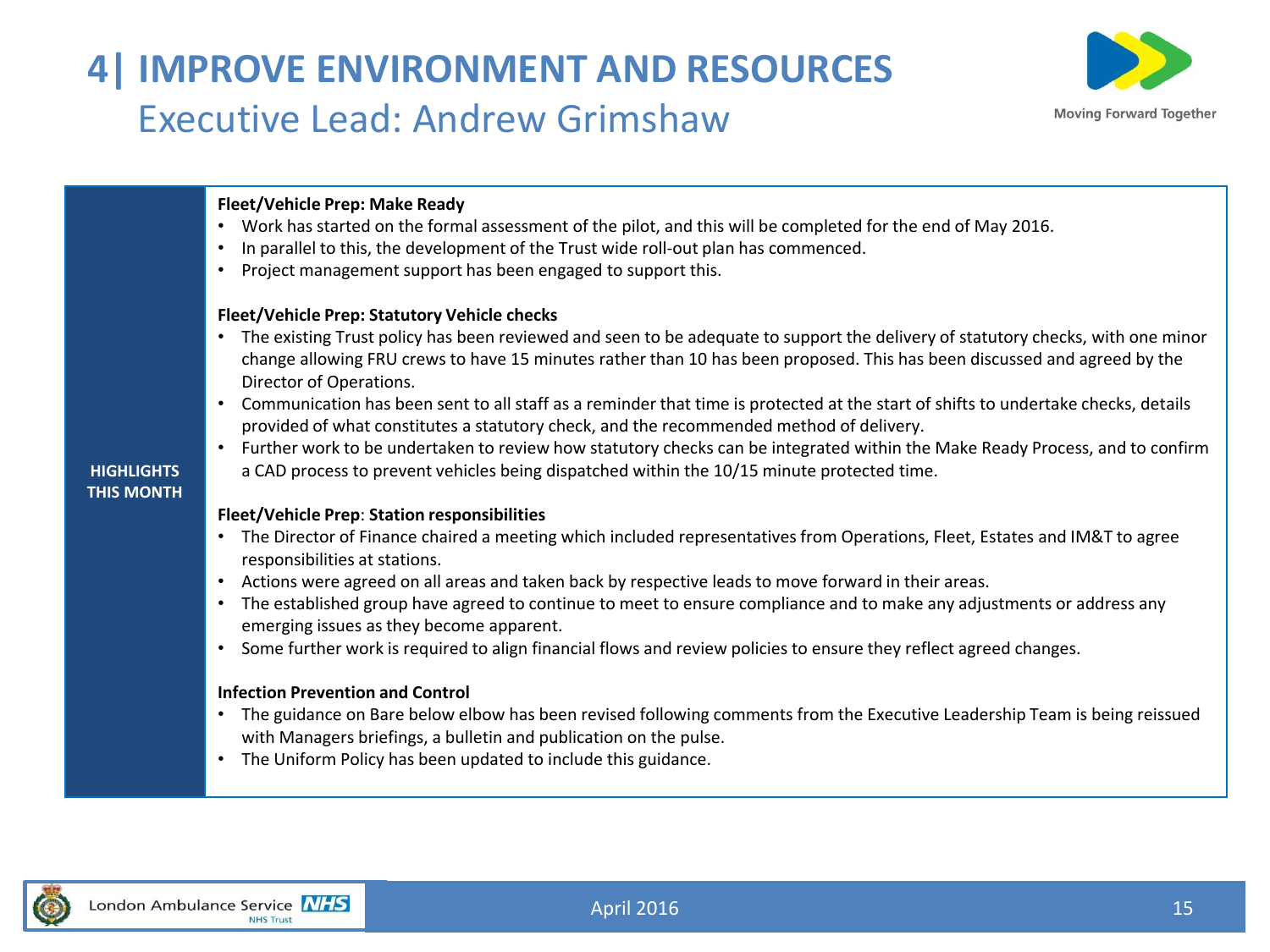# **4| IMPROVE ENVIRONMENT AND RESOURCES** Progress – April 2016



| <b>Deliverable</b>                       | Lead                              | Compl |
|------------------------------------------|-----------------------------------|-------|
| Fleet / Vehicle Preparation              | Andrew Grimshaw                   | 3     |
| Information Management and<br>Technology | Andrew Grimshaw                   | na    |
| Infection prevention and<br>control      | Zoe Packman                       | 1     |
| <b>Facilities and Estates</b>            | Sandra Adams                      | na    |
| Resilience functions                     | Paul Woodrow                      | na    |
| <b>Operations Management</b>             | Paul Woodrow                      | na    |
| Improving operational<br>productivity    | Paul Woodrow                      | na    |
| Cost improvement programme               | Andrew Grimshaw                   | na    |
| Frontline equipment and<br>uniforms      | Paul Woodrow /<br>Andrew Grimshaw | na    |

| <b>April 2016</b> |                |                |  |  |  |  |  |  |
|-------------------|----------------|----------------|--|--|--|--|--|--|
| <b>Complete</b>   | <b>Delayed</b> | <b>At Risk</b> |  |  |  |  |  |  |
| 3                 |                |                |  |  |  |  |  |  |
| na                |                |                |  |  |  |  |  |  |
| $\mathbf{1}$      |                |                |  |  |  |  |  |  |
| na                |                |                |  |  |  |  |  |  |
| na                |                |                |  |  |  |  |  |  |
| na                |                |                |  |  |  |  |  |  |
| na                |                |                |  |  |  |  |  |  |
| na                |                |                |  |  |  |  |  |  |
| na                |                |                |  |  |  |  |  |  |

| <b>April 2016</b> |                |                        | <b>Outstanding actions</b> |  |  |  |  |  |
|-------------------|----------------|------------------------|----------------------------|--|--|--|--|--|
| <b>Delayed</b>    | <b>At Risk</b> |                        |                            |  |  |  |  |  |
|                   |                | No outstanding actions |                            |  |  |  |  |  |
|                   |                |                        |                            |  |  |  |  |  |
|                   |                |                        |                            |  |  |  |  |  |
|                   |                |                        |                            |  |  |  |  |  |
|                   |                |                        |                            |  |  |  |  |  |
|                   |                |                        |                            |  |  |  |  |  |
|                   |                |                        |                            |  |  |  |  |  |
|                   |                |                        |                            |  |  |  |  |  |
|                   |                |                        |                            |  |  |  |  |  |
|                   |                |                        |                            |  |  |  |  |  |
|                   |                |                        |                            |  |  |  |  |  |
|                   |                |                        |                            |  |  |  |  |  |
|                   |                |                        |                            |  |  |  |  |  |
|                   |                |                        |                            |  |  |  |  |  |
|                   |                |                        |                            |  |  |  |  |  |
|                   |                |                        |                            |  |  |  |  |  |
|                   |                |                        |                            |  |  |  |  |  |
|                   |                |                        |                            |  |  |  |  |  |

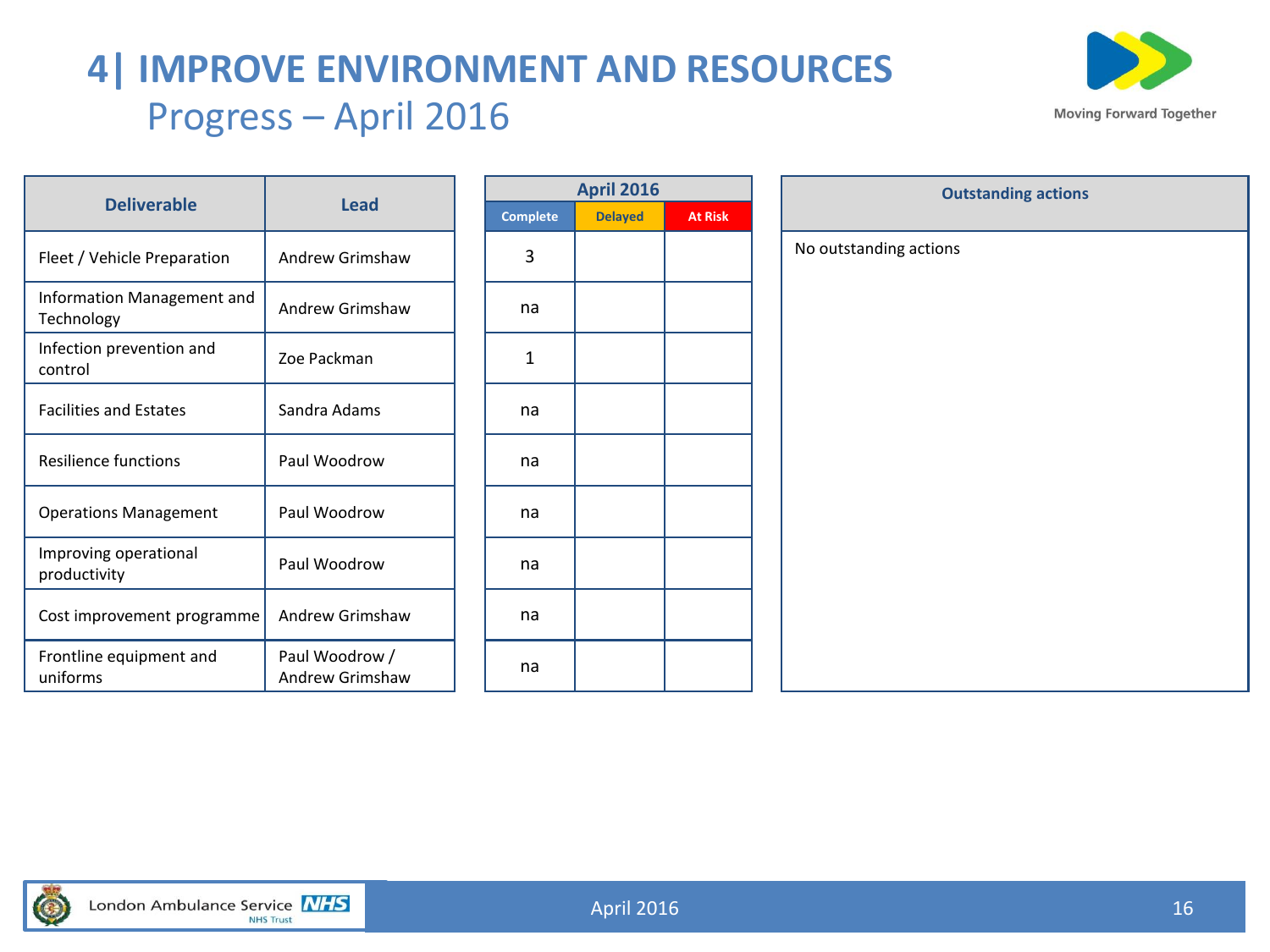# **4| IMPROVE ENVIRONMENT AND RESOURCES** Forecast View



| <b>Focus for next month</b>                                                                                                                                                                                                  | <b>Key risks and challenges</b>                                                                  |  |  |  |  |
|------------------------------------------------------------------------------------------------------------------------------------------------------------------------------------------------------------------------------|--------------------------------------------------------------------------------------------------|--|--|--|--|
| A review will be completed on make ready and processes to enable<br>compliance as part of the vehicle preparation workstream. It is<br>planned for a trial to be undertaken to test the proposal and refine<br>the offering. | Confirmation of the 2016/17 contract funding is required to<br>commence procurement of vehicles. |  |  |  |  |

|                                                                       | <b>Lead</b>     |  |                 | <b>May 2016</b> |                |                |                 |      |
|-----------------------------------------------------------------------|-----------------|--|-----------------|-----------------|----------------|----------------|-----------------|------|
| <b>Deliverable</b>                                                    |                 |  | <b>Complete</b> | <b>On Track</b> | <b>Delayed</b> | <b>At Risk</b> | <b>Complete</b> | On T |
| Fleet / Vehicle Preparation                                           | Andrew Grimshaw |  |                 | $\overline{2}$  |                |                |                 | 2    |
| Information Management and<br>Andrew Grimshaw<br>Technology           |                 |  |                 | na              |                |                |                 | 1    |
| Infection prevention and control                                      | Zoe Packman     |  |                 | na              |                |                |                 | 1    |
| <b>Facilities and Estates</b>                                         | Sandra Adams    |  |                 | na              |                |                |                 | 1    |
| Resilience functions                                                  | Paul Woodrow    |  |                 | na              |                |                | na              |      |
| <b>Operations Management</b>                                          | Paul Woodrow    |  |                 | na              |                |                |                 | 1    |
| Improving operational productivity                                    | Paul Woodrow    |  |                 | na              |                |                | na              |      |
| Cost improvement programme                                            | Andrew Grimshaw |  |                 | na              |                |                | na              |      |
| Paul Woodrow /<br>Frontline equipment and uniforms<br>Andrew Grimshaw |                 |  |                 | na              |                |                | na              |      |

| <b>Lead</b>                       |  |                 | <b>May 2016</b> |                |                | <b>June 2016</b> |                 |                |                |  |  |  |
|-----------------------------------|--|-----------------|-----------------|----------------|----------------|------------------|-----------------|----------------|----------------|--|--|--|
|                                   |  | <b>Complete</b> | <b>On Track</b> | <b>Delayed</b> | <b>At Risk</b> | <b>Complete</b>  | <b>On Track</b> | <b>Delayed</b> | <b>At Risk</b> |  |  |  |
| Andrew Grimshaw                   |  |                 | $\overline{2}$  |                |                |                  | $\overline{2}$  |                |                |  |  |  |
| Andrew Grimshaw                   |  |                 | na              |                |                |                  | 1               |                |                |  |  |  |
| Zoe Packman                       |  |                 | na              |                |                |                  | 1               |                |                |  |  |  |
| Sandra Adams                      |  |                 | na              |                |                |                  | 1               |                |                |  |  |  |
| Paul Woodrow                      |  |                 | na              |                |                | na               |                 |                |                |  |  |  |
| Paul Woodrow                      |  |                 | na              |                |                |                  | 1               |                |                |  |  |  |
| Paul Woodrow                      |  |                 | na              |                |                | na               |                 |                |                |  |  |  |
| Andrew Grimshaw                   |  |                 | na              |                |                | na               |                 |                |                |  |  |  |
| Paul Woodrow /<br>Andrew Grimshaw |  |                 | na              |                |                | na               |                 |                |                |  |  |  |

| <b>June 2016</b> |                 |                |                |  |  |  |  |  |
|------------------|-----------------|----------------|----------------|--|--|--|--|--|
| <b>Complete</b>  | <b>On Track</b> | <b>Delayed</b> | <b>At Risk</b> |  |  |  |  |  |
|                  | $\mathbf 2$     |                |                |  |  |  |  |  |
|                  | $\mathbf{1}$    |                |                |  |  |  |  |  |
|                  | $\mathbf{1}$    |                |                |  |  |  |  |  |
|                  | 1               |                |                |  |  |  |  |  |
| na               |                 |                |                |  |  |  |  |  |
|                  | 1               |                |                |  |  |  |  |  |
| na               |                 |                |                |  |  |  |  |  |
| na               |                 |                |                |  |  |  |  |  |
| na               |                 |                |                |  |  |  |  |  |

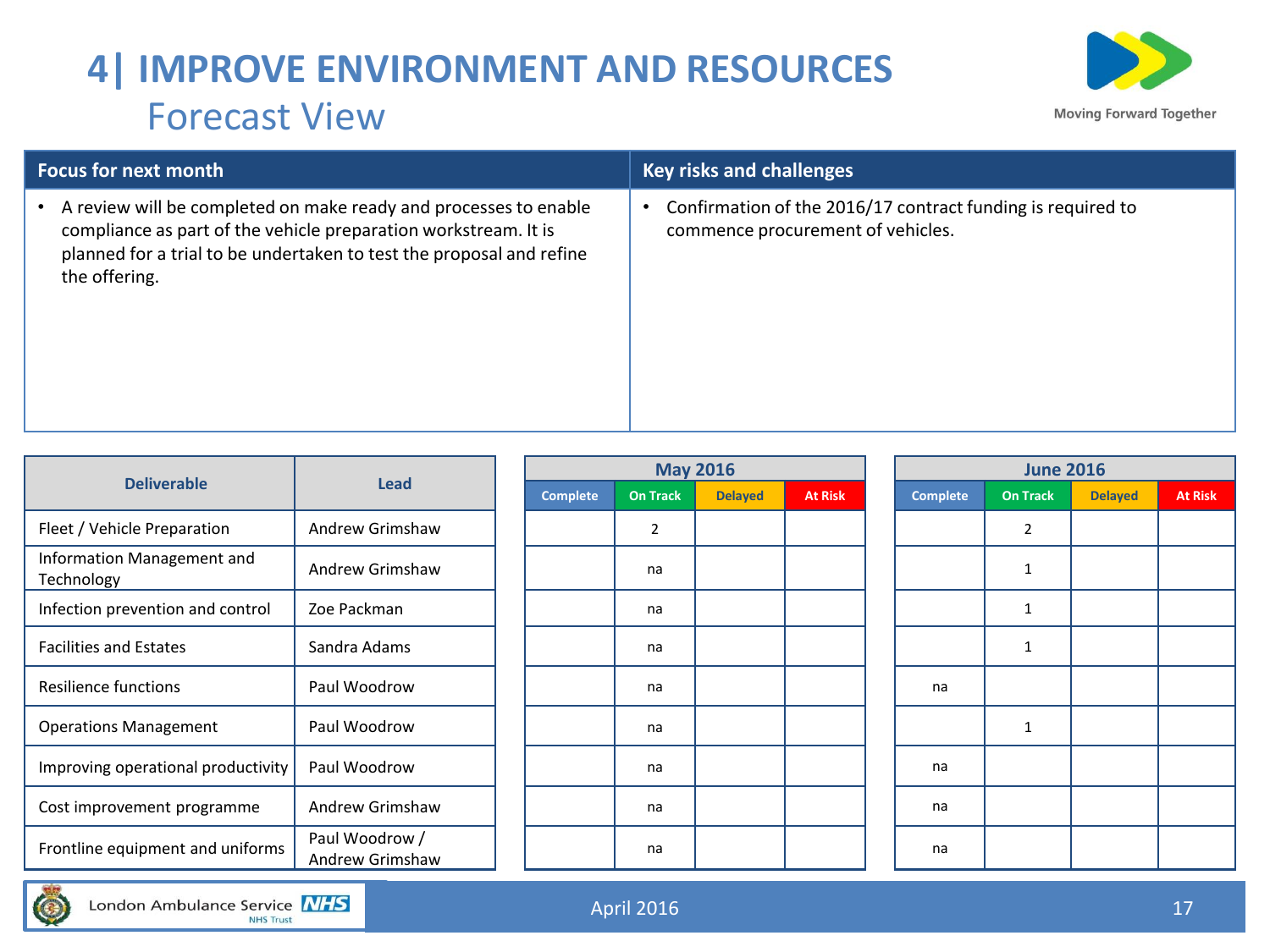# **5| TAKING PRIDE AND RESPONSIBILITY** Executive Lead: Fenella Wrigley



Although no deliverables were scheduled for delivery for Theme 5 in April 2016, continued progress is being made to ensure future activities will meet scheduled timeframes.

## **Medicine Management:**

- In April the IRO "unannounced" audit process has been reviewed and refined to allow for better tracking of audit visits and any potential follow on actions. Audit visits take place with the outcomes submitted to the medicines management team, and any remedial actions to be followed up by the Quality, Governance, and Assurance Managers. These actions will also be escalated and tracked via the monthly Quality Governance meetings with Deputy Directors of Operations and Assistant Directors of Operations where Medicine Management is a standing agenda item. Following each audit, a RAG status will be applied to each station.
- An audit of code changes on medicine lockers due in April 2016 has been completed and resulted in 100% compliance.
- Terms of reference for the Medicine Management taskforce is being developed and the preliminary meeting of key members took place on 6 May 2016
- The newly appointed Head of Fleet and Logistics has been tasked to undertake the project lead for the logistics review.
- A meeting has taken place with a pharmacist from Ealing Hospital, North West London who has agreed to support LAS one day per week to oversee the changes in the logistics management of drugs working with the Head of Fleet and Logistics and the Chief Information Officer. Agreement through NHS Improvement and the LAS Improvement Director has been requested.
- Progress has also been made relating to the appointment of pharmacist to join the organisation with:
	- a review of the proposed job description by Health Education England which is ready for submission
	- discussions with pharmacists from Barts and North West London to provide assistance
	- funding agreed for the Darzi pharmacy fellow which is being progressed.

## **Safeguarding**

- The job descriptions for the agreed posts have been sent to Human Resources for grading
- Recruitment is underway, and offers of appointment have been made.

## **Clinical Supervision**:

- A full update report has been received for the number of CISO (Clinical Information and Support Overview) performance management reviews completed. This tool was implemented in November 2015, and over 1000 reviews have been completed to date .
- Operational Workplace Review (OWR) completion rates have increased ten-fold since the restructure, although an action plan has been developed to increase them further to achieve completion of two reviews per clinician annually.
- Clinical Performance Indicator (CPI) audit completion rates and staff feedback session rates continue. Plans have been requested from each sector to demonstrate how they will achieve the targets required.

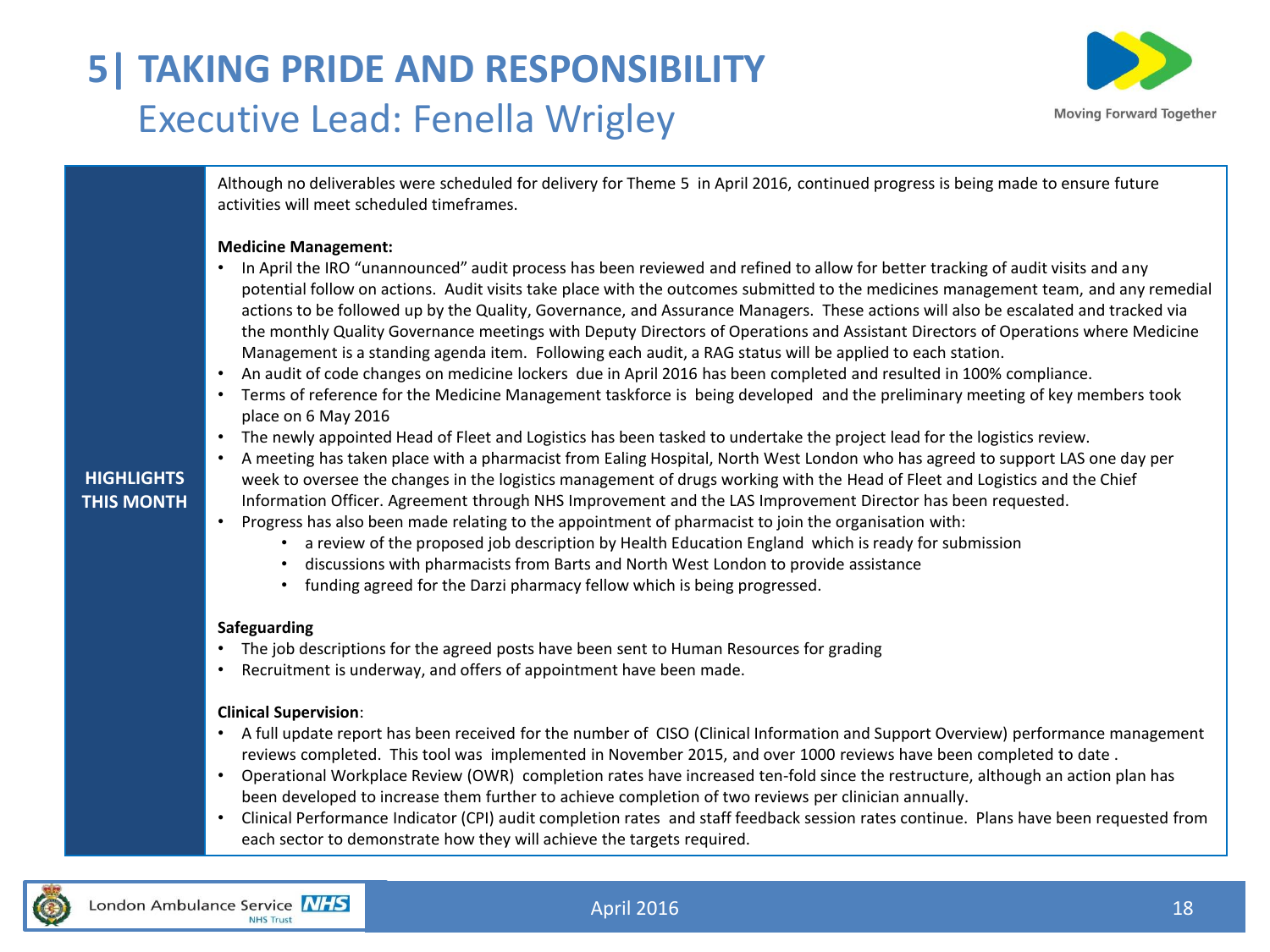# **5| TAKING PRIDE AND RESPONSIBILITY** Progress – April 2016



|                                                               |                                   |  |                 | <b>April 2016</b> |                | <b>Outstanding actions</b>                 |
|---------------------------------------------------------------|-----------------------------------|--|-----------------|-------------------|----------------|--------------------------------------------|
| <b>Deliverable</b>                                            | <b>Lead</b>                       |  | <b>Complete</b> | <b>Delayed</b>    | <b>At Risk</b> |                                            |
| Clinical supervision                                          | Fenella Wrigley                   |  | na              |                   |                | There are currently no outstanding actions |
| <b>Consent MCA</b>                                            | Zoe Packman                       |  | na              |                   |                |                                            |
| <b>Medicine Management</b>                                    | Fenella Wrigley                   |  | na              |                   |                |                                            |
| Safeguarding                                                  | Zoe Packman                       |  | na              |                   |                |                                            |
| Quality and clinical strategy                                 | Fenella Wrigley                   |  | na              |                   |                |                                            |
| Operating model and clinical<br>education & training strategy | Paul Woodrow /<br>Karen Broughton |  | na              |                   |                |                                            |
| Developing the 111 Service                                    | Paul Woodrow /<br>Karen Broughton |  | na              |                   |                |                                            |

| <b>April 2016</b> |                |                |  |  |  |  |  |  |
|-------------------|----------------|----------------|--|--|--|--|--|--|
| <b>Complete</b>   | <b>Delayed</b> | <b>At Risk</b> |  |  |  |  |  |  |
| na                |                |                |  |  |  |  |  |  |
| na                |                |                |  |  |  |  |  |  |
| na                |                |                |  |  |  |  |  |  |
| na                |                |                |  |  |  |  |  |  |
| na                |                |                |  |  |  |  |  |  |
| na                |                |                |  |  |  |  |  |  |
| na                |                |                |  |  |  |  |  |  |

| <b>April 2016</b> |                | <b>Outstanding actions</b>                 |  |  |  |  |  |  |
|-------------------|----------------|--------------------------------------------|--|--|--|--|--|--|
| <b>Delayed</b>    | <b>At Risk</b> |                                            |  |  |  |  |  |  |
|                   |                | There are currently no outstanding actions |  |  |  |  |  |  |
|                   |                |                                            |  |  |  |  |  |  |
|                   |                |                                            |  |  |  |  |  |  |
|                   |                |                                            |  |  |  |  |  |  |
|                   |                |                                            |  |  |  |  |  |  |
|                   |                |                                            |  |  |  |  |  |  |
|                   |                |                                            |  |  |  |  |  |  |
|                   |                |                                            |  |  |  |  |  |  |
|                   |                |                                            |  |  |  |  |  |  |
|                   |                |                                            |  |  |  |  |  |  |
|                   |                |                                            |  |  |  |  |  |  |